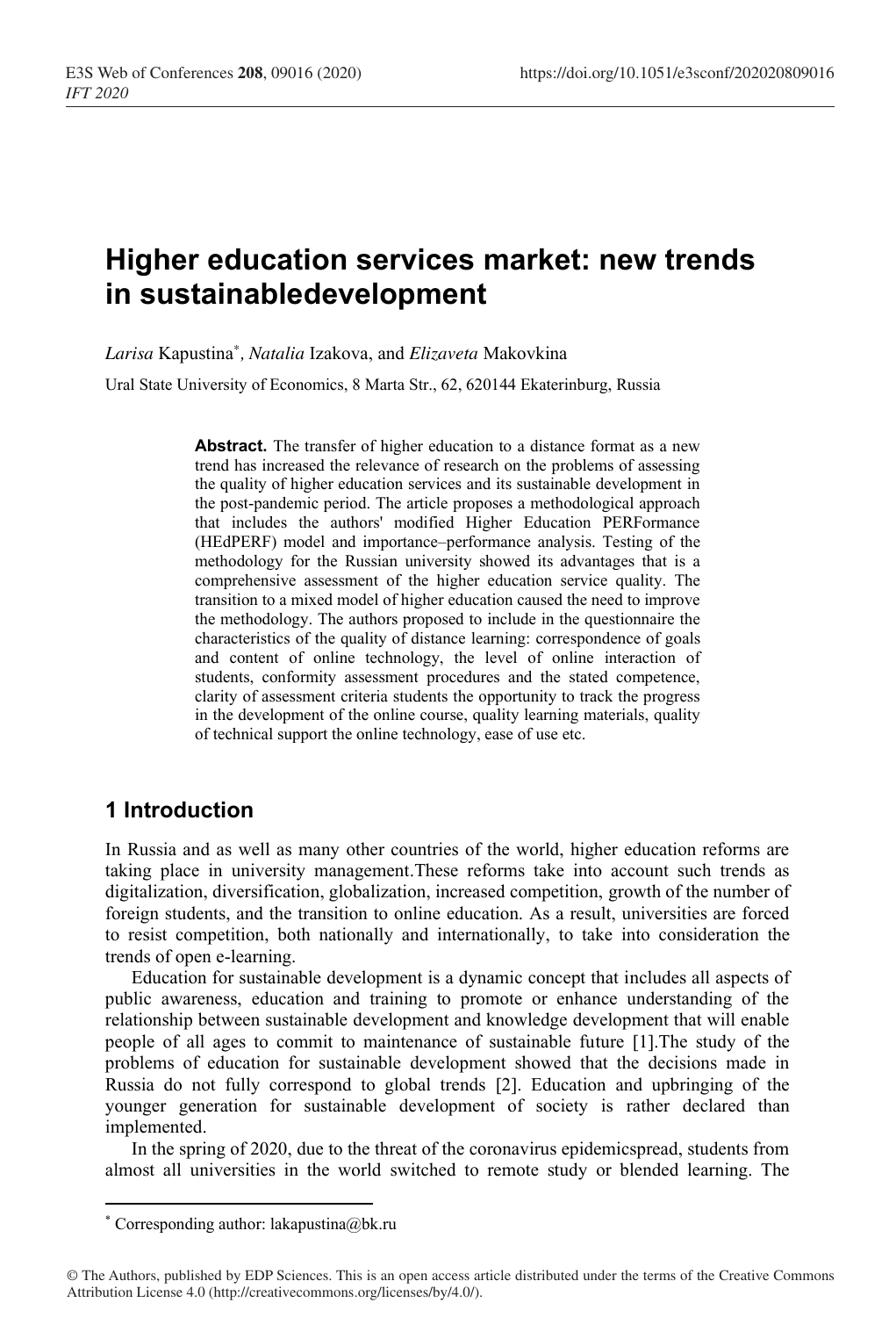massive transition to online learning has become a new era in the development of higher education and a challenge for universities. They have to ensure the sustainability of the learning management system, the formation of digital educational environment and the preservation of the quality of educational services.Distance learning has become a shift away from traditional classroom teaching model [3]. International academic societies have combined resources to assure the continuation of higher education process.

It became clear that not all traditional educational activities can be transferred to virtual space. The inequality of students' access to higher education was revealed [4].Stability of Russian higher education in the conditions of quarantine and distance learning was provided by online libraries and open education platforms.There were obvious disadvantages of distance learning: the inability to monitor students' involvement in lectures via videoconference, the problematic nature of conducting classes using laboratory equipment, and the difficulty for a large group of students of to self-organize and self-study at home.Online teaching could not provide students with hands-on experiments to master technical skills [5]. Many students expressed dislike for the remote study and reported low retention of course concepts [6]. Nearly 35% of students experienced psychological barriers to asking online teachers and difficulty concentrating on distance learning.24.9% of students were affected with anxiety because of the COVID-19 outbreak [7].

Nevertheless the experience of online collaboration will continue after the COVID-19 disappears. More than 70% of students giving a feedback of 4 or 5 stars to the technical quality of the session [8].According to the research results of the Ministry of Education and Science of Russia, one third of students consider the online format of education more preferable than the traditional one [4].

The article aims to develop a methodological approach to assessing the quality of higher education services, taking into account new trends in the transition to a blended learning model and wider use of distance and online learning technologies. The quality assessment methodology has been tested for the traditional form of education. The authors proposed additional characteristics of the quality of online higher education, which are advisable to include for assessing the quality of blended learning at the university.

The study of higher education marketing evolved throughout the 1990s.Scholars began to define higher education as a service rather than a commodity [9]. A university in a market economy acts as a provider of educational services. The quality of educational services is equivalent to student satisfaction. The literature on the quality of services in higher education is not updated as actively as for other service markets. Most theorists of the service quality in higher educationconcept approach the definition from the consumer point of view. However, consumers of educational services have different assessments of quality and value. Researchers consider the perceived quality of educational services to be a result of a student's comparison of expected and perceived services [10].Therefore, the quality of an educational service is a purposeful assessment that reflects the student's perception of reliability, confidence,responsiveness, empathy, and materiality.

Researchers suggest different approaches to measuring perceived quality. A. Parasuraman, V. Zeitaml and L. Berry proposed 10 components of service quality [10]. The SERVPERF model, developed by J. Cronin and S. Taylor, is contrasted with the SERVQUAL model [11]. In higher education, the SERVPERF model, or the level of quality performed, assesses only the student's perception of the service provider, i.e. university. As the SERVQUAL model considers the discrepancy between student expectations and perceptions.

F. Abdullah proposed HEdPERF (Higher Education PERFormance) - a new and more complete measurement scale that captures the authentic determinants of quality of service in higher education: academic aspects, non-academic aspects, reputation, access, programs issues, and understanding [12]. The HEdPERF questionnaire includes 41 items, 13 of them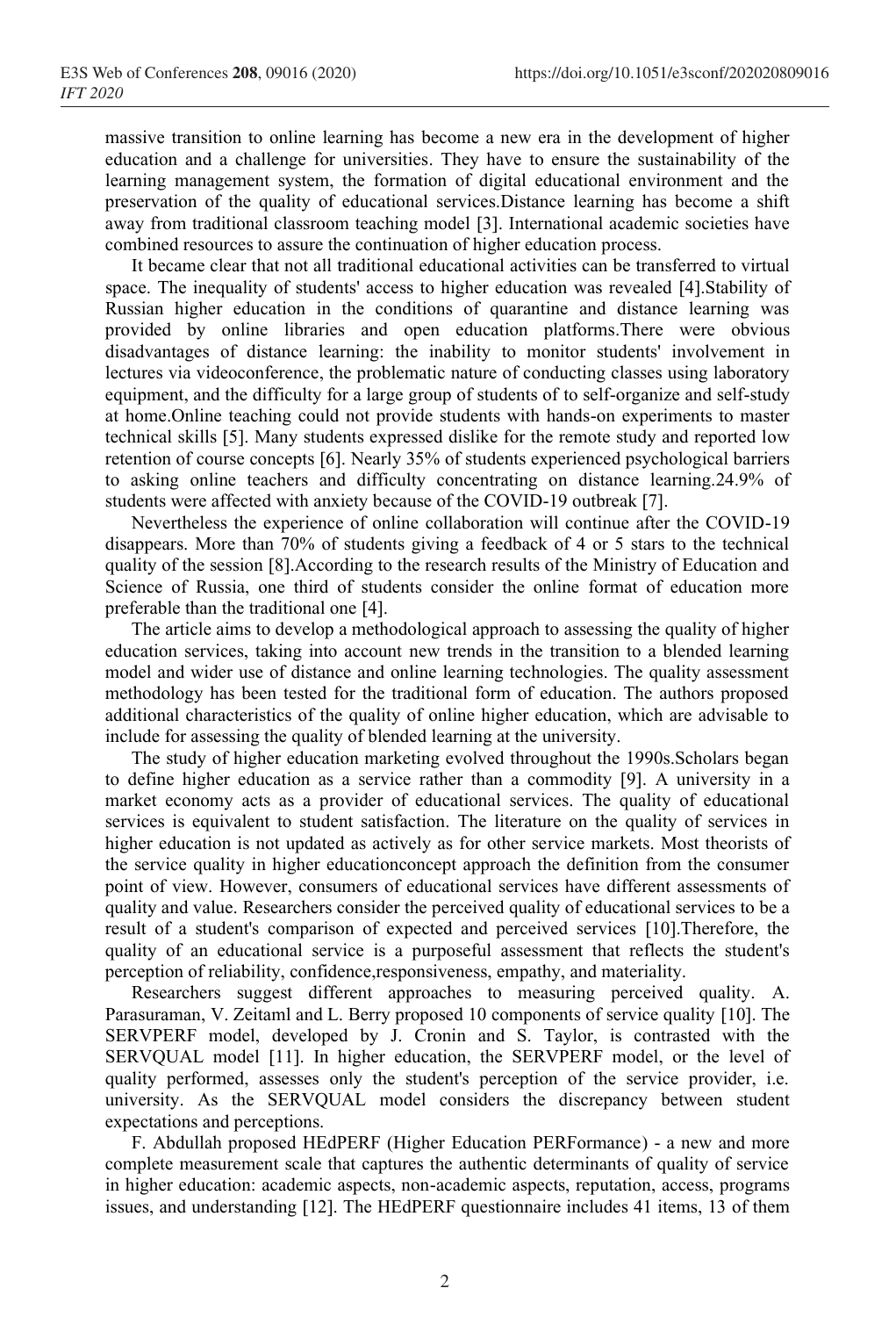are adapted from the SERVPERF scale and are grouped into six dimensions:Academic aspects, Non-academic aspects,Reputation, Access, Programs issues, Understanding. The indicator system was proved to be effective. The research was based on the results obtained using the HEdPERF questionnaire in a sample of 409 students from six universities in Malaysia. The method was empirically tested using confirmatory factor analysis.

### **2 Methodology**

The authors have adapted the HEdPERF model to the conditions of higher education in Russia and supplemented it with the "importance-performance" method. The combined customer ratings for these two components provide an overall view of satisfaction with clear guidelines for management. Importance-performance analysis contributes to the development of effective marketing programs, as it facilitates the interpretation of data and is a useful method for making strategic decisions.

The authors transformed the HEdPERF model to the conditions of the study. The original statements of F. Abdullah are reduced by the authors from 41 to 15 in 3 dimensions: academic aspects, non-academic aspects and reputation-image (table 1).

| <b>Dimensions</b>    | $N_2$ | <b>Quality indicator</b>                                                                |  |  |
|----------------------|-------|-----------------------------------------------------------------------------------------|--|--|
| Academic aspects     |       | Academic staff are knowledgeable enough in their field to answer students'<br>questions |  |  |
|                      | 2     | Professors treat students politely                                                      |  |  |
|                      | 3     | Professors always have time to answer the student's questions                           |  |  |
|                      | 4     | Academic staff objectively evaluate my work during the learning process                 |  |  |
|                      | 5     | Academic staff are highly qualified and experienced in their field                      |  |  |
| Non-academic         | 6     | When a student has a problem, the institute staff help to solve it                      |  |  |
|                      |       | Employees of the institute listen carefully to each student                             |  |  |
|                      | 8     | Students' requests and complaints are handled promptly by the institute staff           |  |  |
|                      | 9     | The work schedule of the institute is quite convenient for the student                  |  |  |
|                      | 10    | Institute staff have a positive attitude towards their work and students                |  |  |
| Reputation-<br>image | 11    | The university has a positive image and reputation                                      |  |  |
|                      | 12    | The classrooms are in good condition and equipped with everything necessary             |  |  |
|                      | 13    | The university has a convenient location                                                |  |  |
|                      | 14    | The curriculum contains disciplines of the student's choice                             |  |  |
|                      | 15    | Graduates are quite in demand in the labor market                                       |  |  |

**Table 1.** Quality indicators according to the HEdPERF method

For the assessment, a 5-point Likert scale was used. Determining the importance, 1 absolutely insignificant and 5 - the most significant. Determining the perception 1 absolutely disagree and 5 - absolutely agree. The questions of the transformed HEdPERF model are asked two times. At first, the importance of quality indicators is determined personally for each respondent. Then, answering the same questions, the quality of educational services is determined again in the second part.The responses of the surveyed students can be processed in any available program, for example, Microsoft Excel, SPSS Statistics, etc.

## **3 Results**

A total of 204 students from Ural State University of Economics (USUE) took part in the survey. The main goal of students is to acquire professional knowledge, so the study focuses on assessing the quality of educational services provided by USUE.The survey results were processed in Microsoft Excel. The majority of the respondents are girls (68%), half of the respondents are 20-21 years old.192 out of 204 USUE students are enrolled in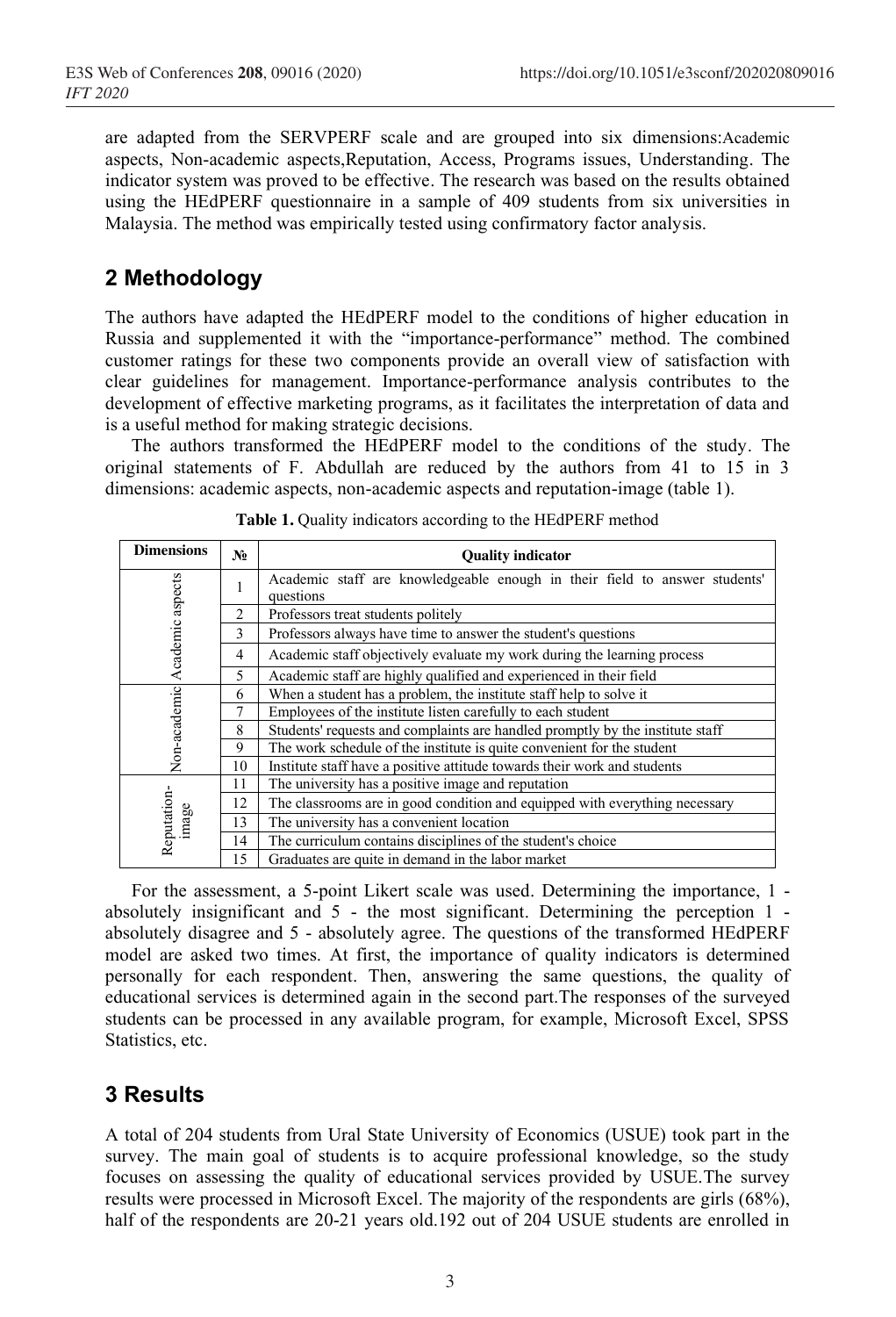bachelor's degree programs. Half of the respondents are 3rd year undergraduate students, 30% and 14% are 2nd and 4th year students, respectively.First-year students were not included in the sample, as they will not be able to give a full assessment of academic and non-academic aspects of the quality of educational services in the short period of their study at the University. More than half of the respondents do not work, 16% of them are looking for a job. 29% of students work part-time, 15% work on full-time terms.

According to the sum of 4 and 5 points responses, the most significant and second most important are identified as academic aspects. The top 3 criteria that scored the highest percentage of 4 and 5 points are also included in the top 3 criteria worth 5 points, i.e. "most significant" (table 3).

| No | <b>Quality indicator</b>                                                                | % of students rated<br>4 and 5 points | % of students<br>rated 5 points |
|----|-----------------------------------------------------------------------------------------|---------------------------------------|---------------------------------|
|    | Academic staff are knowledgeable enough in<br>their field to answer students' questions | 93%                                   | 71%                             |
| າ  | Academic staff are highly qualified and<br>experienced in their field                   | 91%                                   | 61%                             |
|    | The university has a convenient location                                                | 88%                                   | 73%                             |

**Table 2.** Top 3 significant criteria for USUE students.

The study also examined the connection between expectations and perceptions of performance by undergraduate course. The importance-performance analysis of sophomore undergraduate students showed that the image and reputation of the university, the demand for graduates and the effective work of the institute's staff are not so important to them. Second-year students expect a respectful attitude from academic staff and an adequate assessment of their work. The criteria for measuring reputation and image is more important for the third-year students, as they approach the last year of undergraduate studies and plan to search for a full-time job. However, respondents are not fully satisfied with USUE according to these criteria or are not sufficiently informed. Fourth-year respondents value the image and reputation of the university, and they positively perceive these characteristics of USUE.

Thus, the study showed that sophomore, third-year and fourth-year students have different sets of criteria that are important to them as components of theeducational services quality. They havedifferent perception as well. In addition, the respondents do not have overestimated expectations; on the contrary, most of the criteria are of little importance to them, it affects the loyalty of consumers of USUE educational services. It can be concluded that the main competitive advantage of the university is the location, this characteristic has a positive effect on the perception of the USUE brand by consumers of educational services.

### **4 Discussion**

New trends of the transition to blended learning, the wider use of distance learning technologies and massive online courses, considering the need for sustainable development of universities and for improving the quality of higher education services open the discussion to clarify the quality characteristics of e-learning resources implementation.

A study by the Higher School of Economics shows that only a third of the world's universities were able to implement online courses during the pandemic [4]. At the same time, there was an understanding of the advantages of a mixed or hybrid model of higher education that combines online and offline educational technologies. In this regard, the assessment of the quality of higher education services should also take into account how convenient digital distance technologies are for students and academic staff. The scientific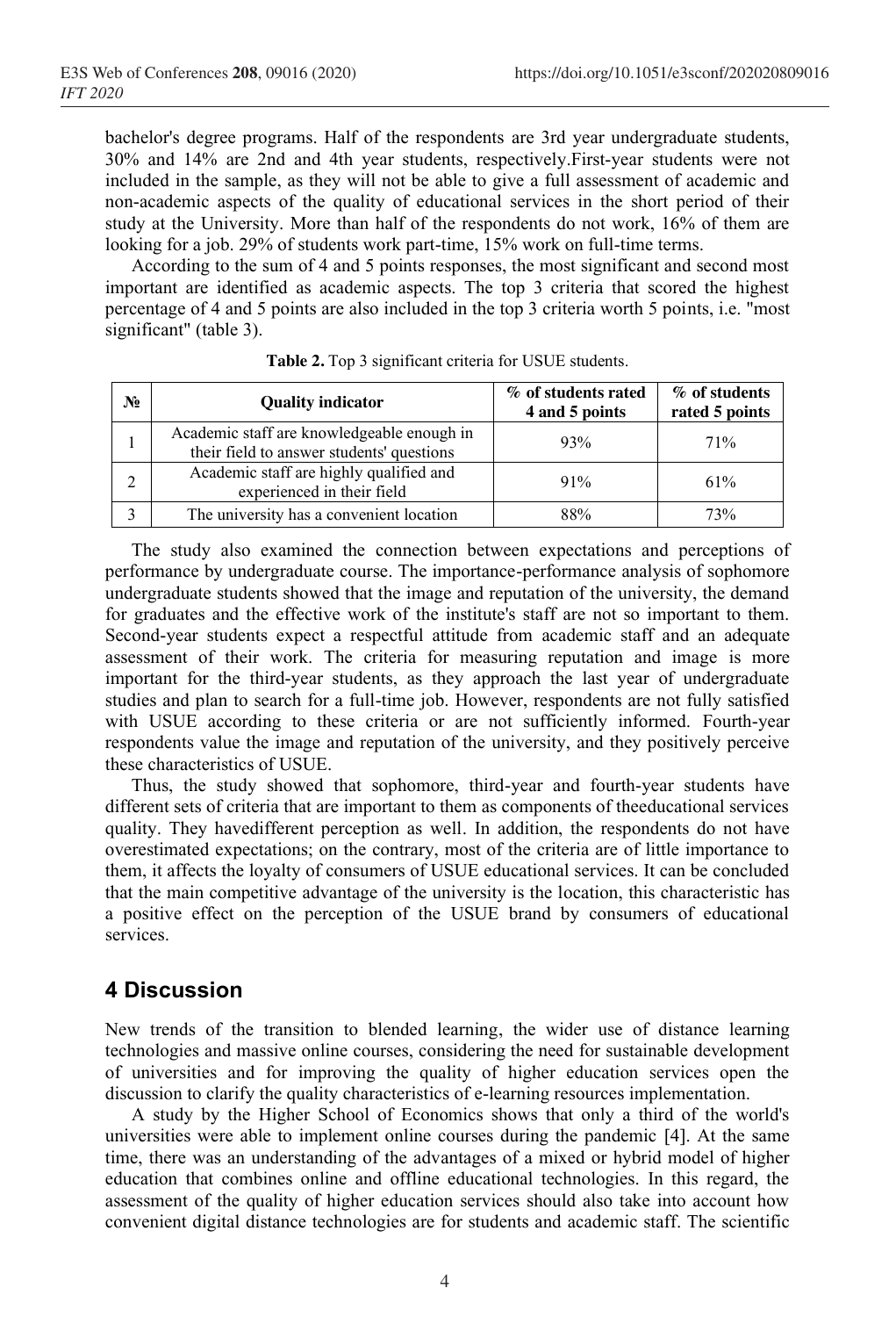discussion on determining the quality characteristics of online learning is becoming relevant.

S. Aguilar synthesized frameworks relating to qualities of educational technologies and introduced two criteria for evaluating resources for transitioning to distance learning: teachers' technology capacity, and implementation criteria for e-learning technologies [13]. He turned to Learning Object Review Instrument (LORI), developed by T. Leacock and J. Nesbit [14].Their approach includes nine characteristics of the quality of higher education:content quality, learning goal alignment, feedback and adaptation, motivation, presentation design, interaction usability, accessibility, reusability, standards compliance. S. Aguilar proposes the following quality characteristics of distance learning.

1. Source. Educators have to consider where a given resources comes from, as a source's author may be Transitioning to teaching online 303 indicative of applicability to a particular situation.

2. Online course quality.

3. Online learning.

4. Supporting online learning.

S.Aguilar concludes that nothing about adapting to the newfound requirements of online instruction in a postCOVID-19 world is easy [13].Aguilar's proposals are still difficult to integrate into the author's methodology for assessing the quality of higher education.

The literature covers more widely the issues of evaluating the quality of online courses. In particular,A. Murillo and K. Jones developed The Quality Matters Standards Rubric, which consists of eight General and 42 Specific Review Standards [15]. Each standard was analyzed to determine the ease of implementation and implementation approach for a Quality Matters-informed online course template. The HE QM Rubric consists of eight General Standards with 42 Specific Review Standards.The standards are defined as follows:

1. Course Overview and Introduction;

- 2. Learning Objectives;
- 3. Assessment and Measurement;

4.Instructional Materials;

5. Learning Activities and Learner Interaction;

6. Course Technology;

7. Learner Support;

8. Accessibility and Usability.

As a result of a brief discussion we proposed to include the following characteristics of the quality of online distance learning in the author's methodology for assessing the quality of higher education:

- compliance with the purpose and content of online technology;
- the level of discussion and interactive interaction of students when using online technology;
- − level of access to the necessary equipment for the implementation of online technology;
- matching the tasks of using online technology and learning outcomes with its use;
- − compliance of assessment tools and declared competencies based on the results of using online technology;
- transparency and clarity of criteria for evaluating student papers in the process of implementing online technology;
- ability to track progress in the development of the discipline using online technology;
- quality of methodological and training materials on the use of online technology;
- practical significance of mastering the discipline using online technology;
- quality of technical support for online technology.